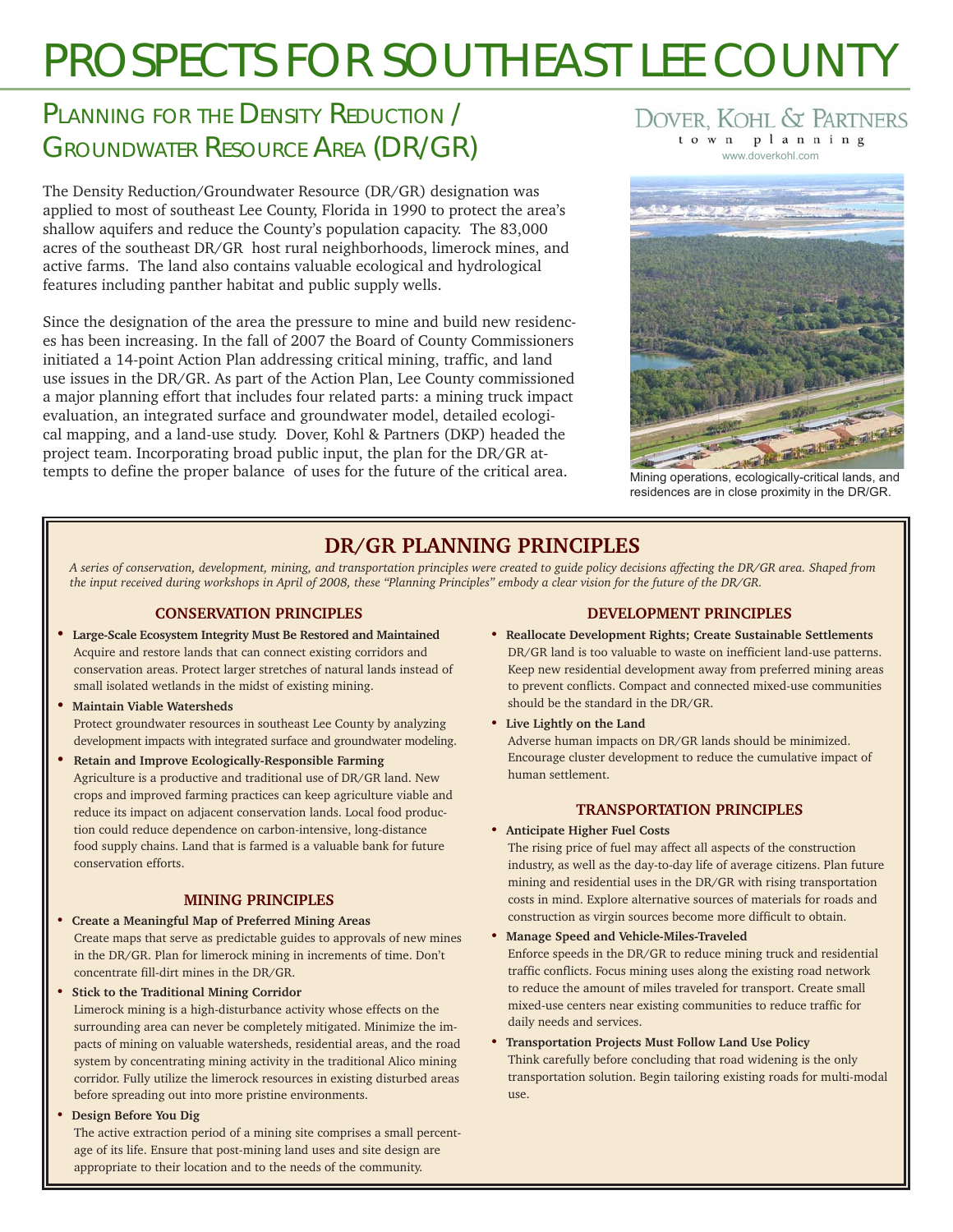### Land Use Concepts



Existing citrus groves surround isolated wetlands.



Default DR/GR policies allow agriculture to become ten-acre ranchettes.

Land in the DR/GR has been subject to a residential density cap of one unit per ten acres since 1990. Rural ranchettes of five to ten acres in size form subdivisions within the DR/GR. Yet, compact development can replace land-consuming ranchettes on agricultural parcels. This concept is illustrated on the left for the roughly ten square miles of land known as Old Corkscrew Plantation, which extends from SR 82 to south of Corkscrew Road. The site is now an active citrus grove.

If this site were developed under the existing DR/GR regulations, home sites would be spread across the landscape, eliminating large-scale agriculture. The same number of units can be constructed in compact form on a fraction of the acreage while providing some commercial and employment opportunities along SR 82. Such a community would typically require a sewers or a collective septic system. Small-scale, community-supported agriculture could be nearby while commercial-scale farming continues on the periphery. Historic flowways could reconnect the now-isolated wetlands.

On large tracts of land, allowable development rights can be shifted and concentrated fairly easily through the standard zoning and development review processes. When parcels are smaller, this shifting requires a transferable development rights program. Lee County has such a program for wetlands which could be expanding to allow transfers from sensitive uplands as well. Potential locations for receiving TDRs, and constructing compact, mixed-use communities were recommended by the planning study.



A better way: DR/GR densities could be concentrated into a compact form. Utilizing a transfer of development rights a hamlet could be formed at the



location of an existing country store.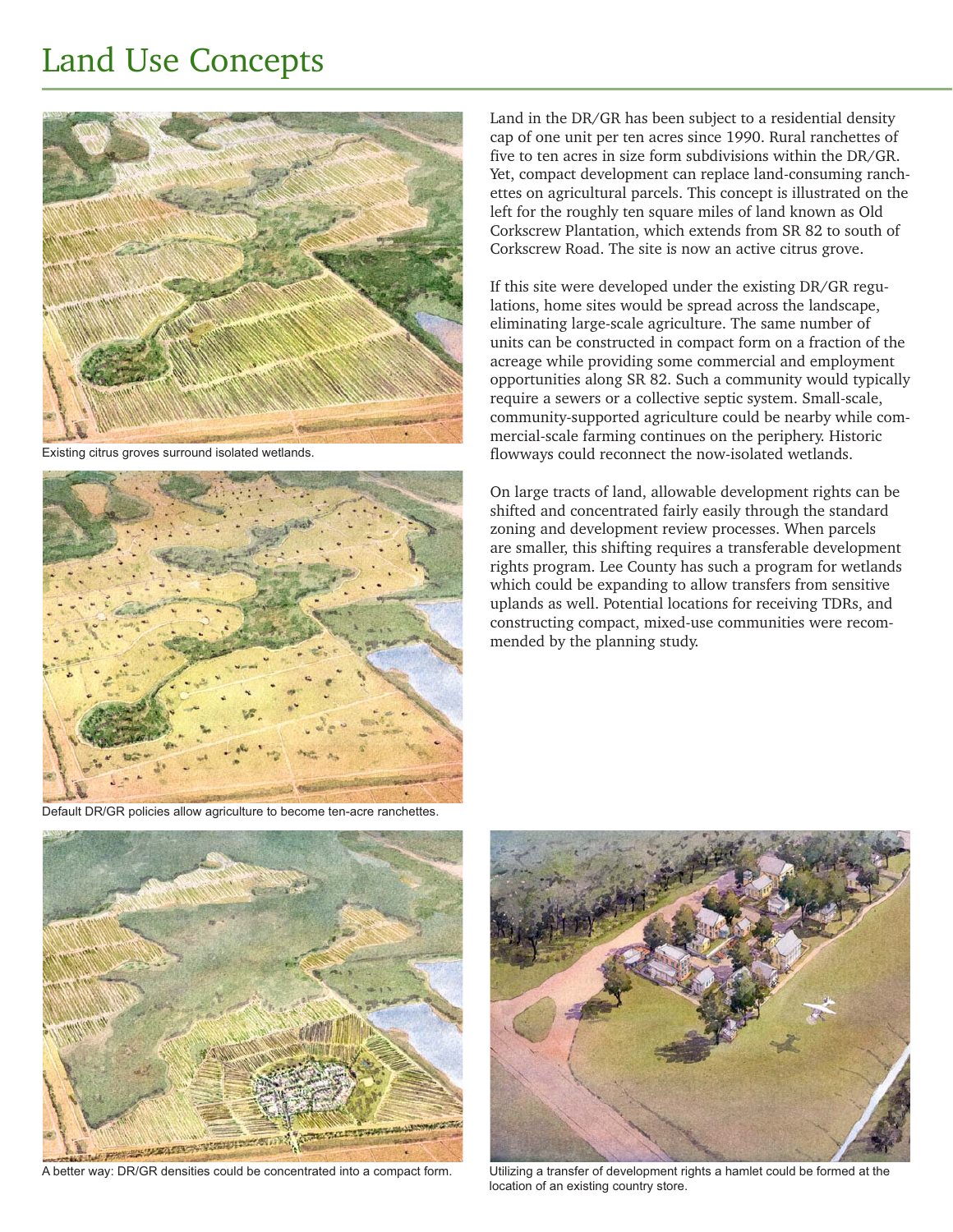## Hydrological Concepts

The significant role of the DR/GR in water resource functions has been documented by the numerous studies conducted over the last three decades. Three major hydrological systems traverse the area, including the headwaters of the Estero River, the Flint Pen Strand, and the Corkscrew Swamp. The DR/GR is one of the most important ecological areas within southwest Florida due to water resource functions, flowways, and key habitat areas.

Shown on the right, approximately 86% of the DR/GR were formerly wetlands. While only 46% are wetlands today, most of the lost wetlands were converted to wet farm fields which could be restored. Mining, however, presents an irrevocable conversion.



Historic hydropatterns in the DR/GR shown in shades of blue from most wet to least.



Current hydropatterns in the DR/GR.





A flowway of cypress trees stretches toward an area of limerock mining. Mining provides a critical resource but is a high-disturbance land use.

#### Water Level Impact of Large Mining Pits

BEFORE: Natural conditions before mining. The top layer of soil is the root zone of wetlands and uplands. Immediately below is a sandy layer that extends down to the major limestone layer. The sand and limestone layers together form the surficial or water table aquifer; water flows underground through this aquifer. Below the limestone lies a thick layer of clay that restricts movement of water to other aquifers that lie deeper.

AFTER: Within the mine pit, all layers have been removed to the bottom of the limestone. Under natural conditions, groundwater levels tend to slope downhill roughly matching the ground surface above. However, when pits are dug on land that slopes slightly, the water level in the pit will stabilize at the level of groundwater at the lower end of the pit, drawing down groundwater levels especially toward the upper end of the pit. Drawdown effects make it difficult to preserve flowways and isolated wetlands near and within mining pits.